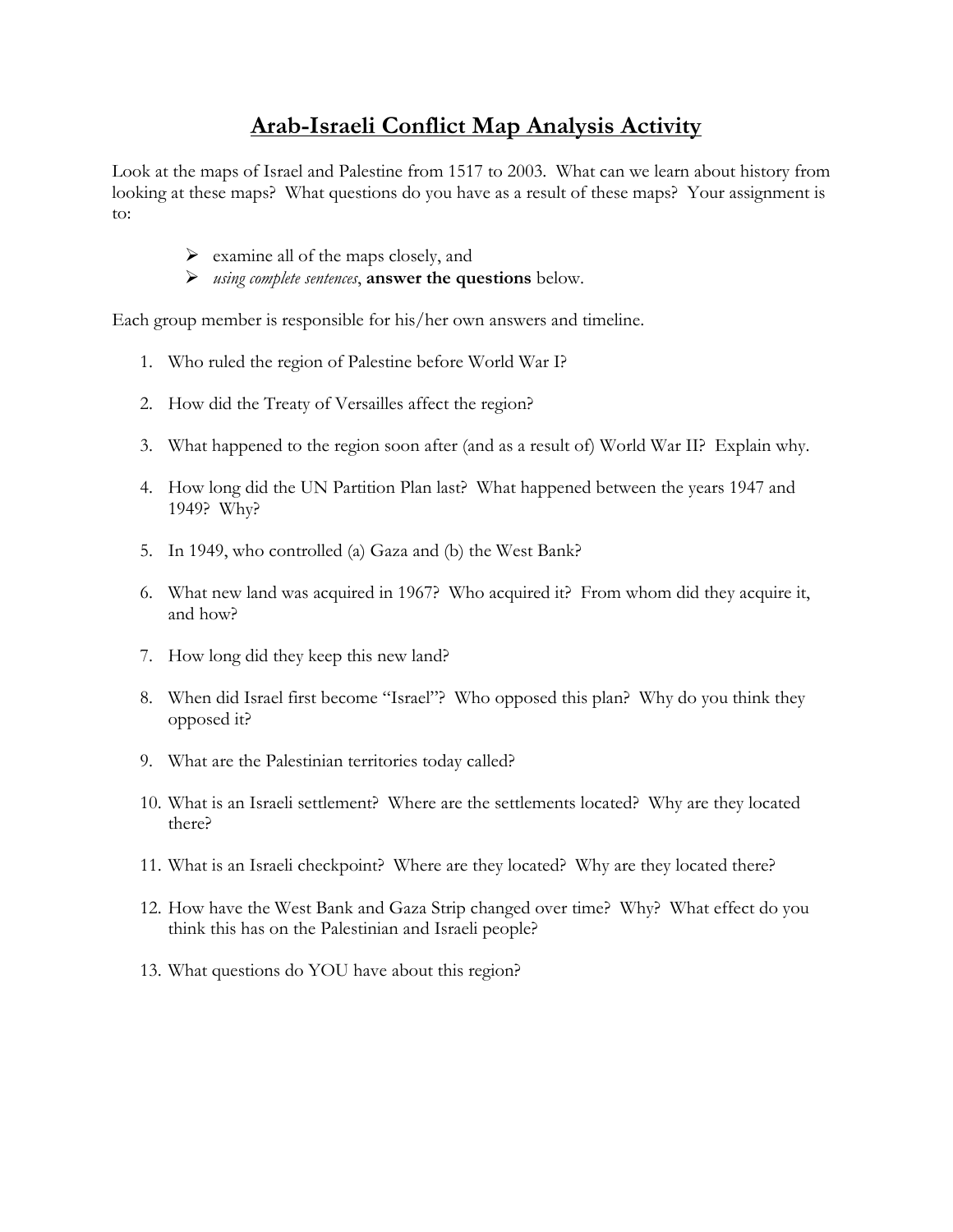

**Palestine under the Ottoman Empire, 1517-1917**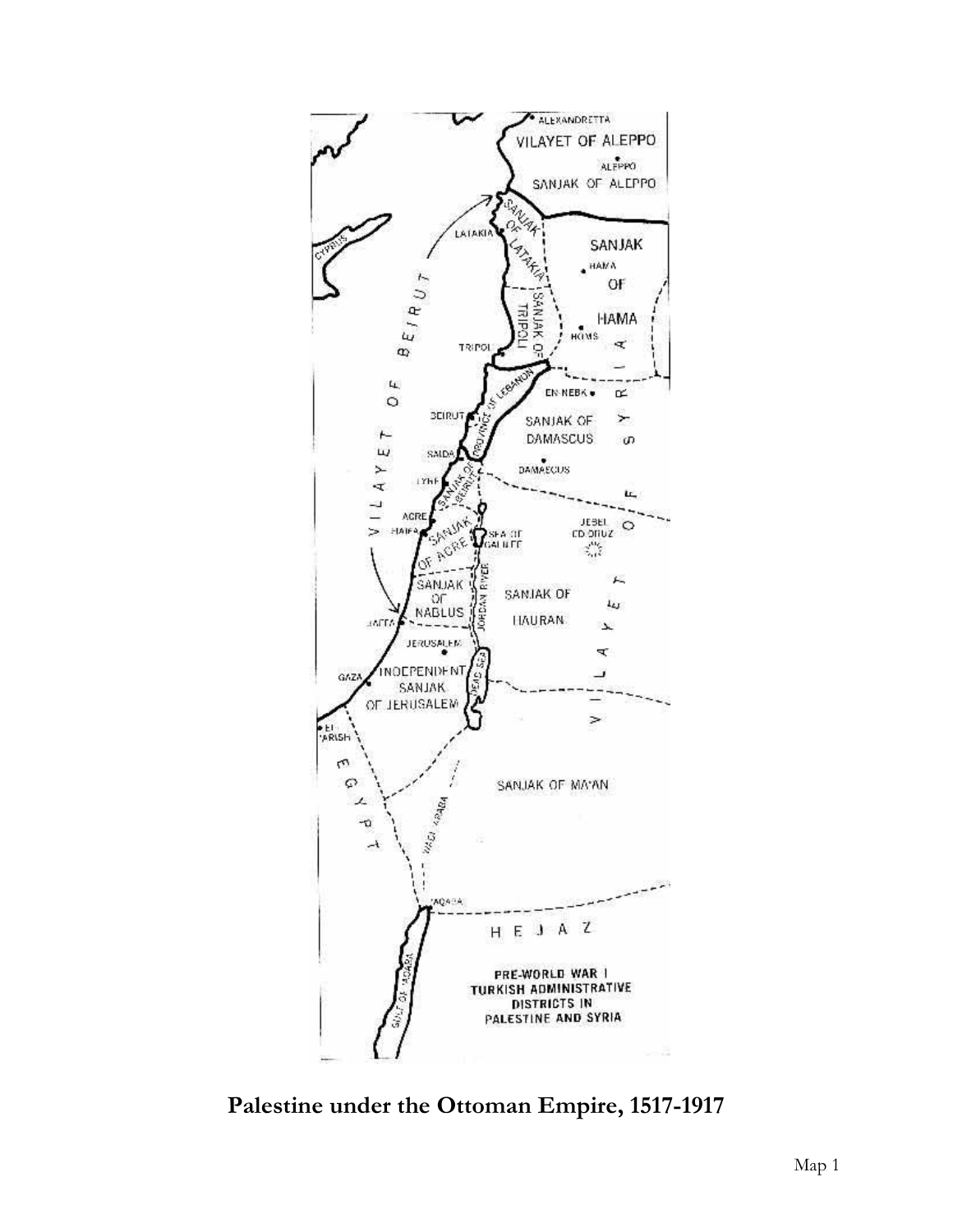

**The British Mandate, 1920-1948 – Established by Treaty of Versailles**

The Treaty of Versailles established a mandate system whereby territories of the Middle East were to be placed under the administration of European countries by the League of Nations. Palestine and Transjordan were placed under British rule. In 1923 Britain granted limited autonomy to Transjordan, now known as Jordan.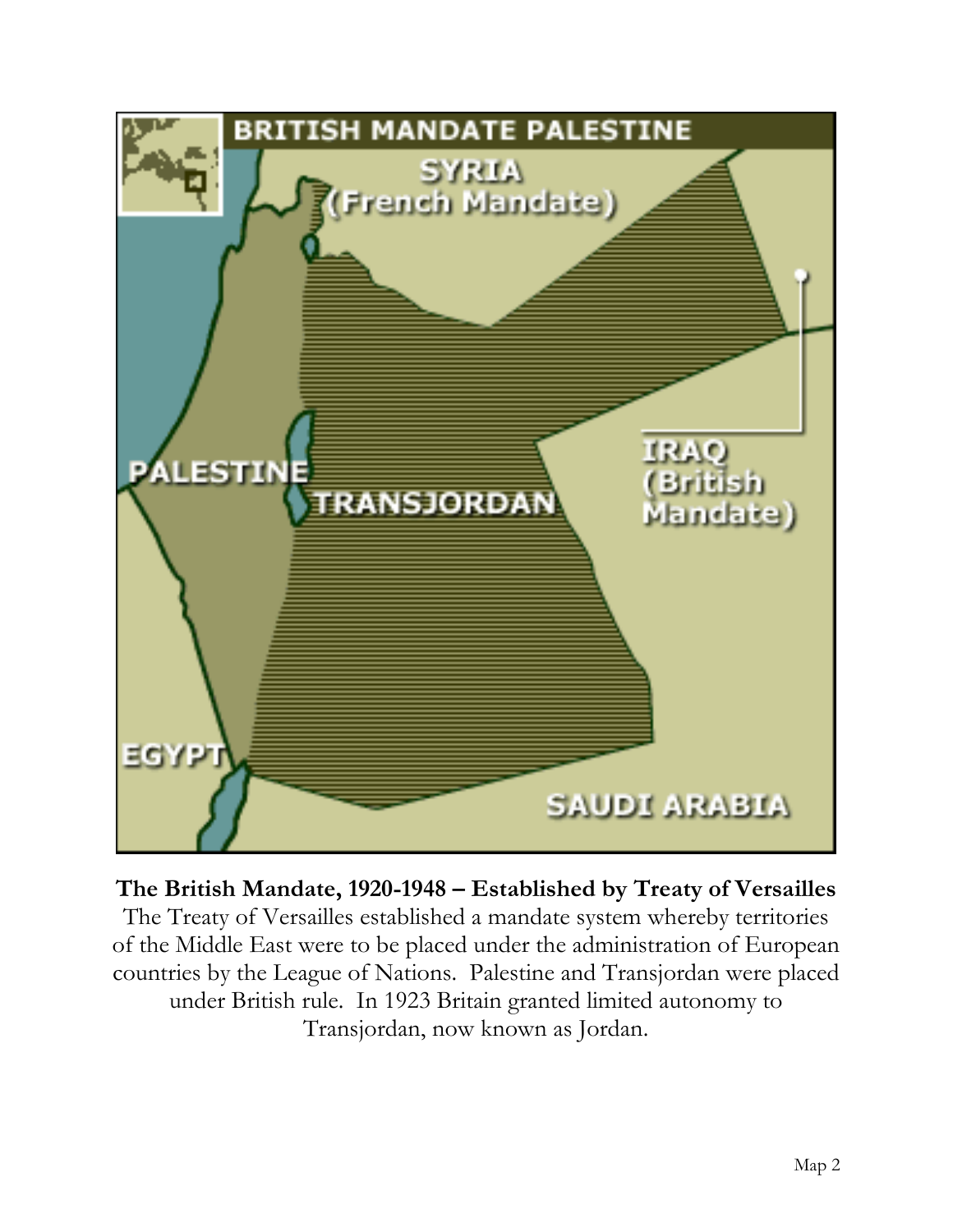

# **United Nations Partition Plan of 1947**

The United Nations General Assembly decided in 1947 on the partition of Palestine into Jewish and Arab states, with Jerusalem to be an international city. The plan, which was rejected by the native Arabs, was never implemented.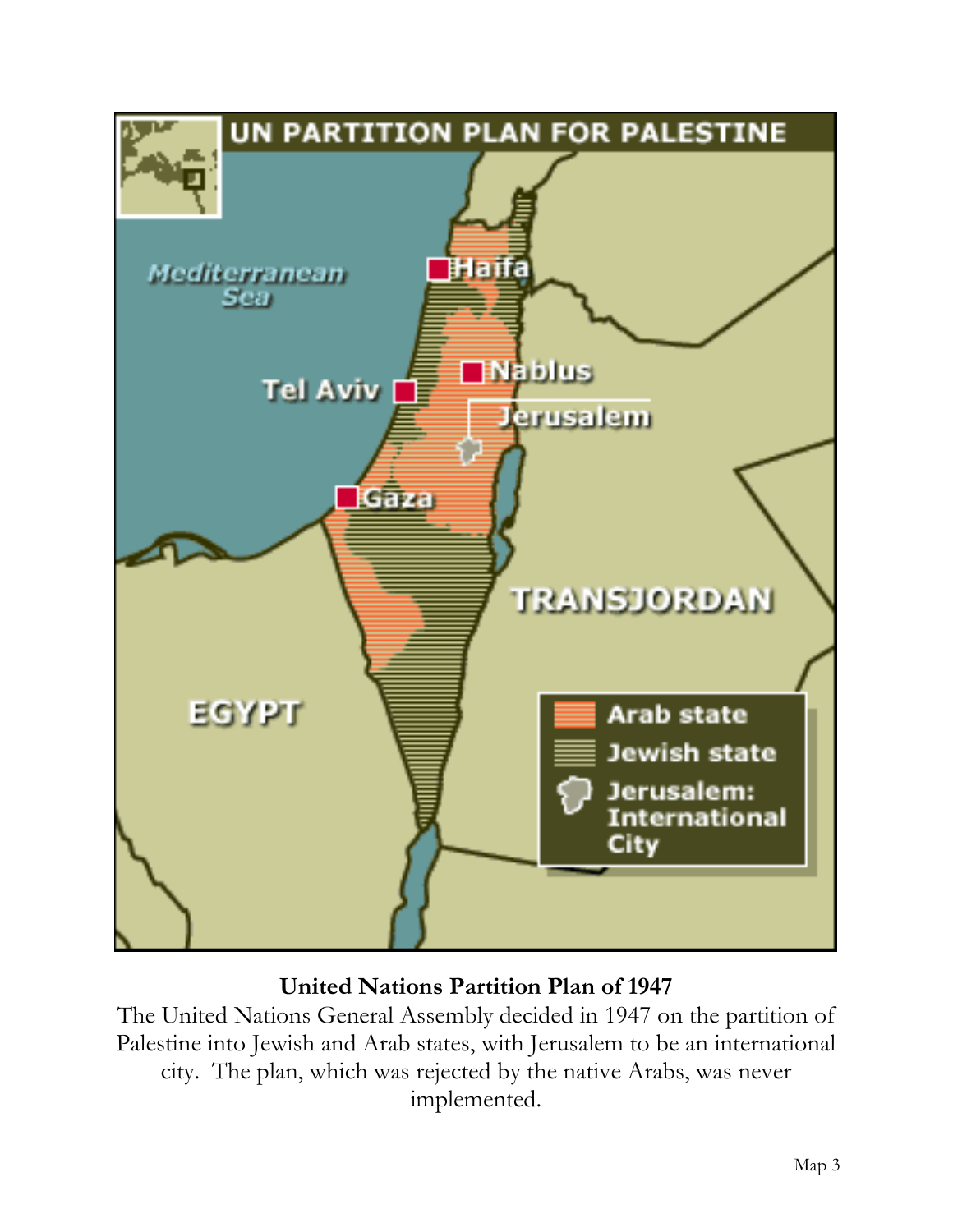

### **The State of Israel, 1949-1967**

War broke out in 1948 when Britain withdrew from Palestine, the Jews declared the state of Israel, and troops from neighboring Arab nations moved in. After eight months of fighting an armistice line was agreed in 1949, establishing the West Bank and Gaza Strip as distinct geographical units.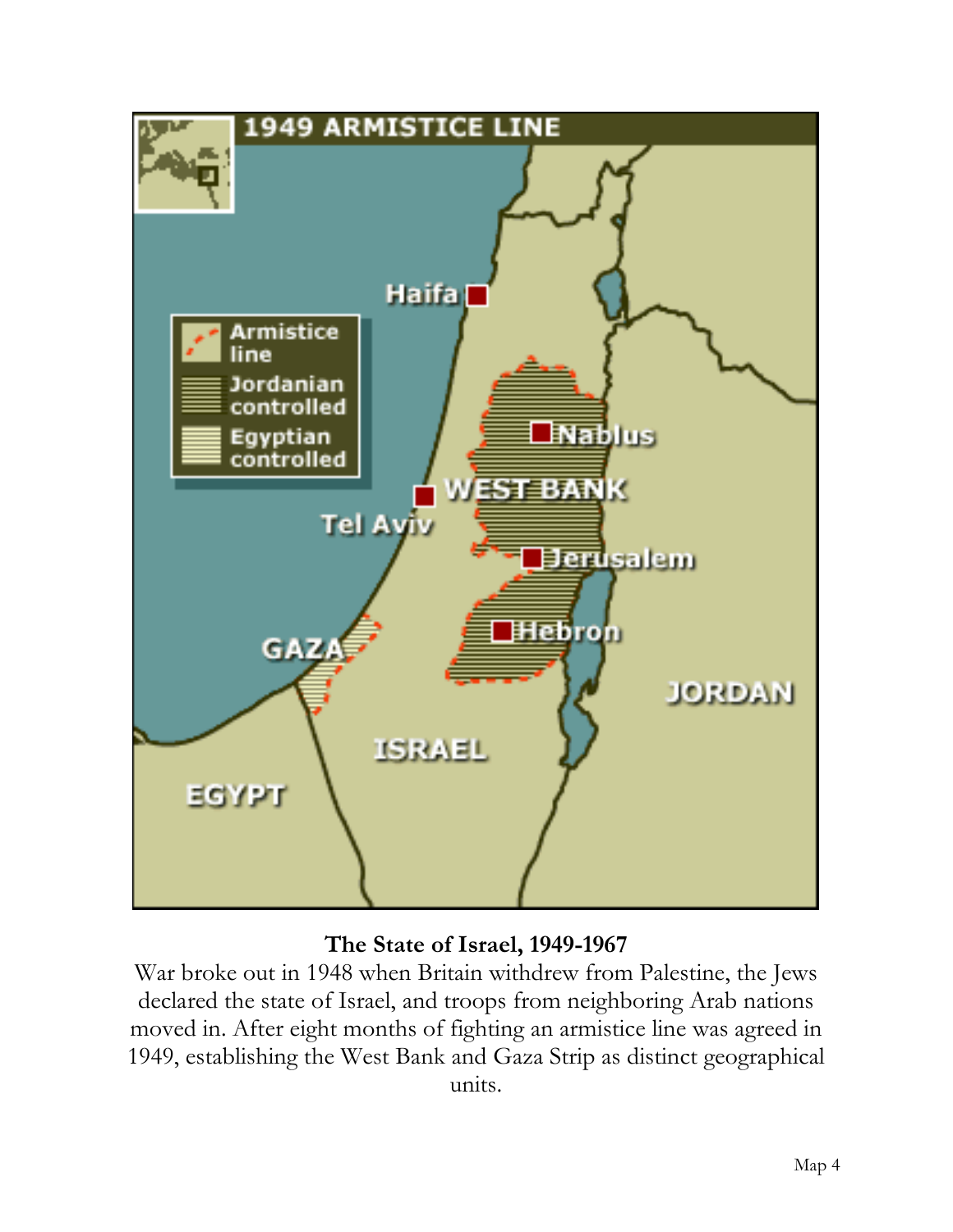

# **Israeli Conquests in Six Day War, 1967**

In a pre-emptive attack on Egypt that drew Syria and Jordan into a regional war in 1967, Israel made massive territorial gains.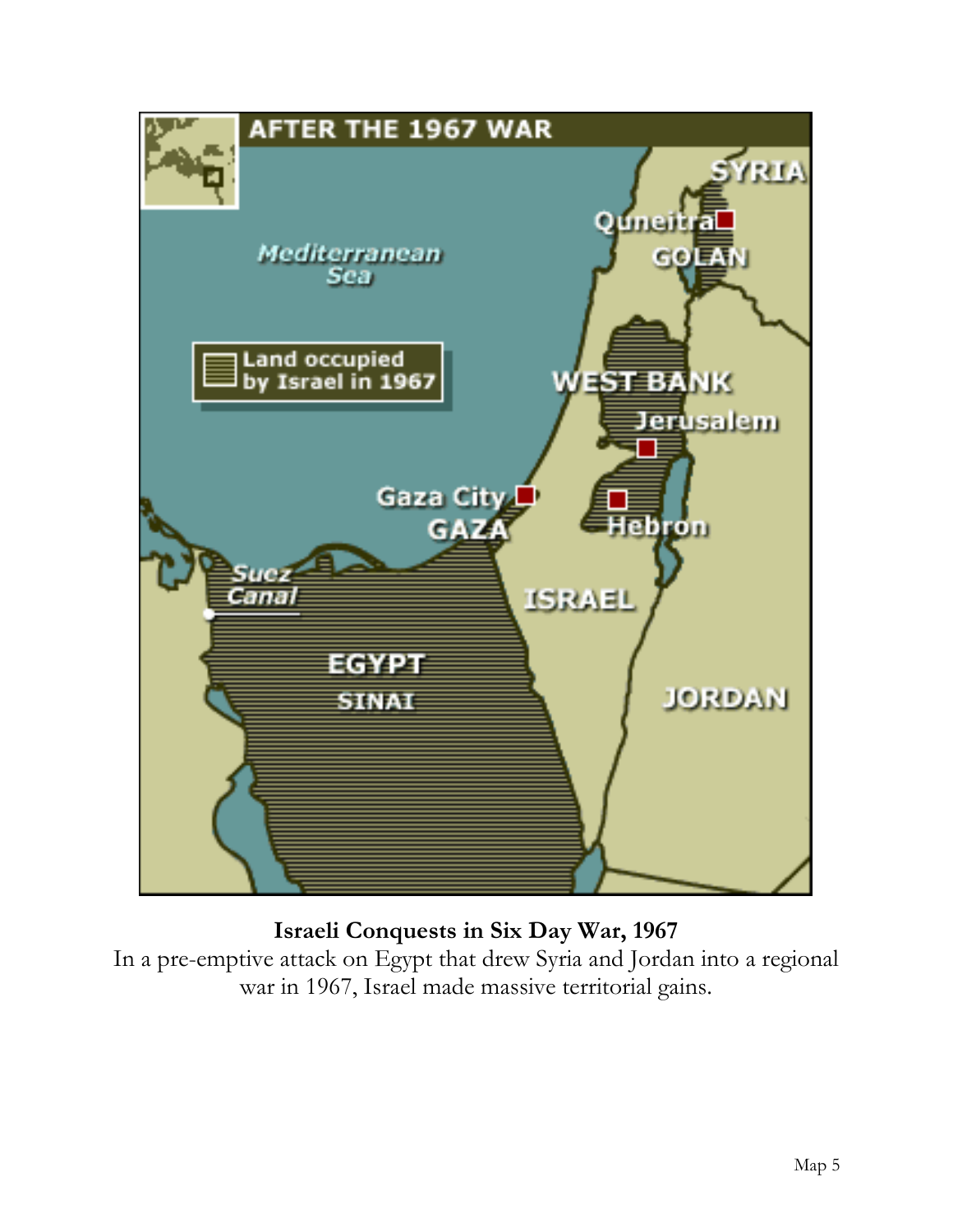

#### **Peace Treaty with Egypt and Sinai Redeployment, 1980-1982**

The Israel-Egypt Peace Treaty was signed on March 26, 1979, following the Camp David Accords of September 18, 1978, which determined a framework for a peace treaty between Israel and Egypt. The framework also set a timetable for establishing diplomatic relations and normalization between Israel and Egypt, as well as a timetable for the withdrawal of the Israeli army from lands previously occupied. The peace treaty "tied up loose threads" and included further Israeli withdrawal to the international border between the two states.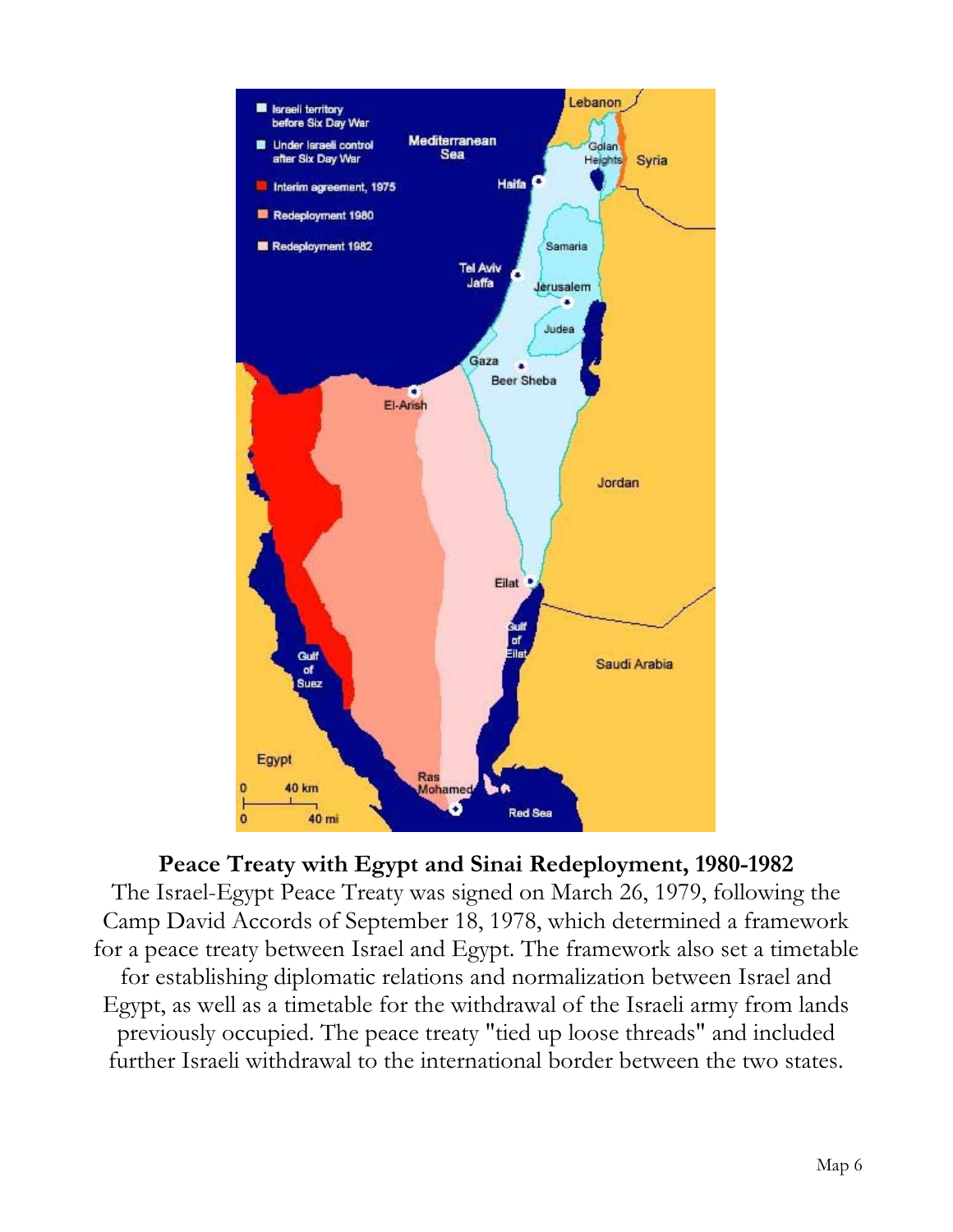

**Israel and the Palestinian Territories, 2003**

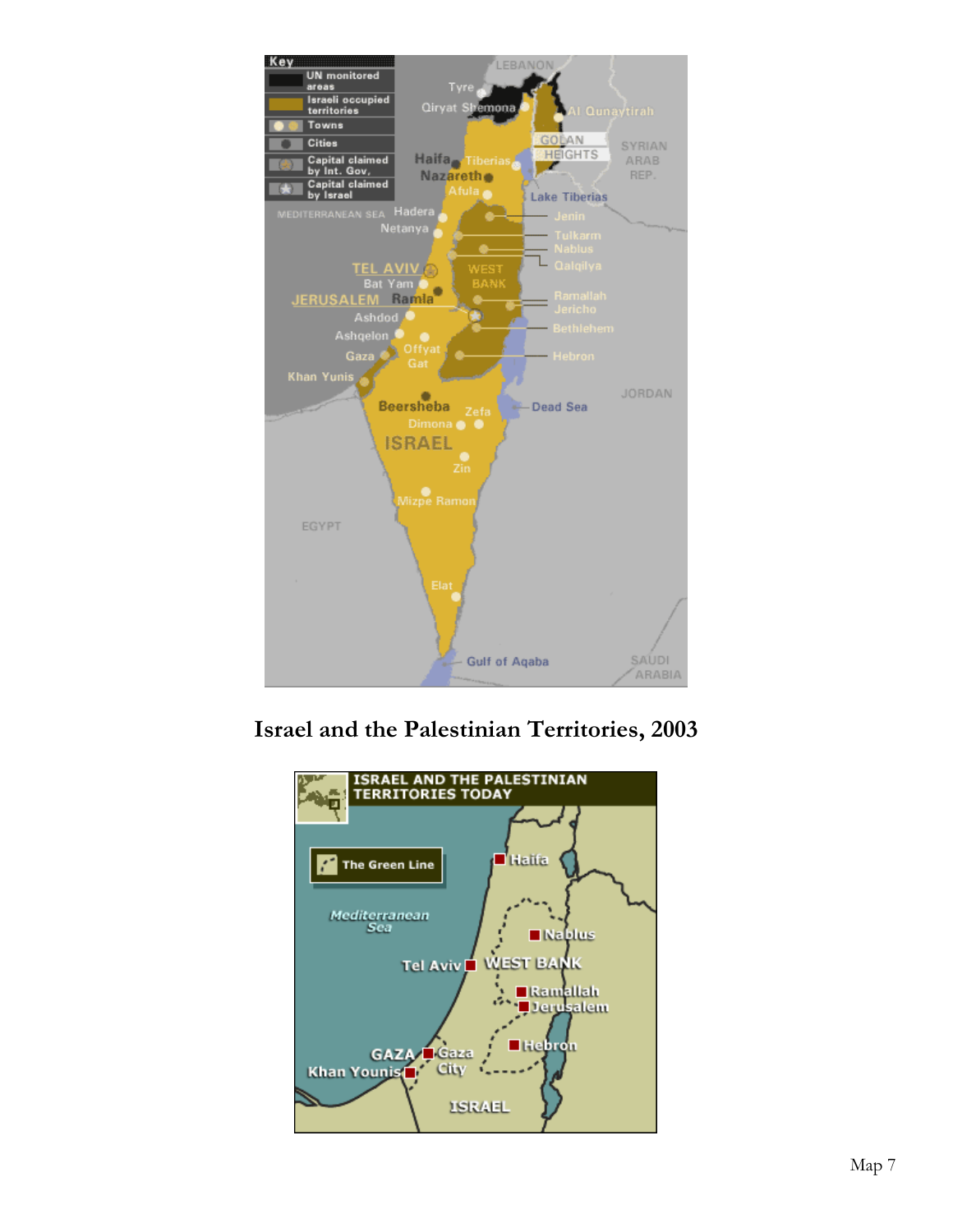

**Population Centers in the West Bank, 2000**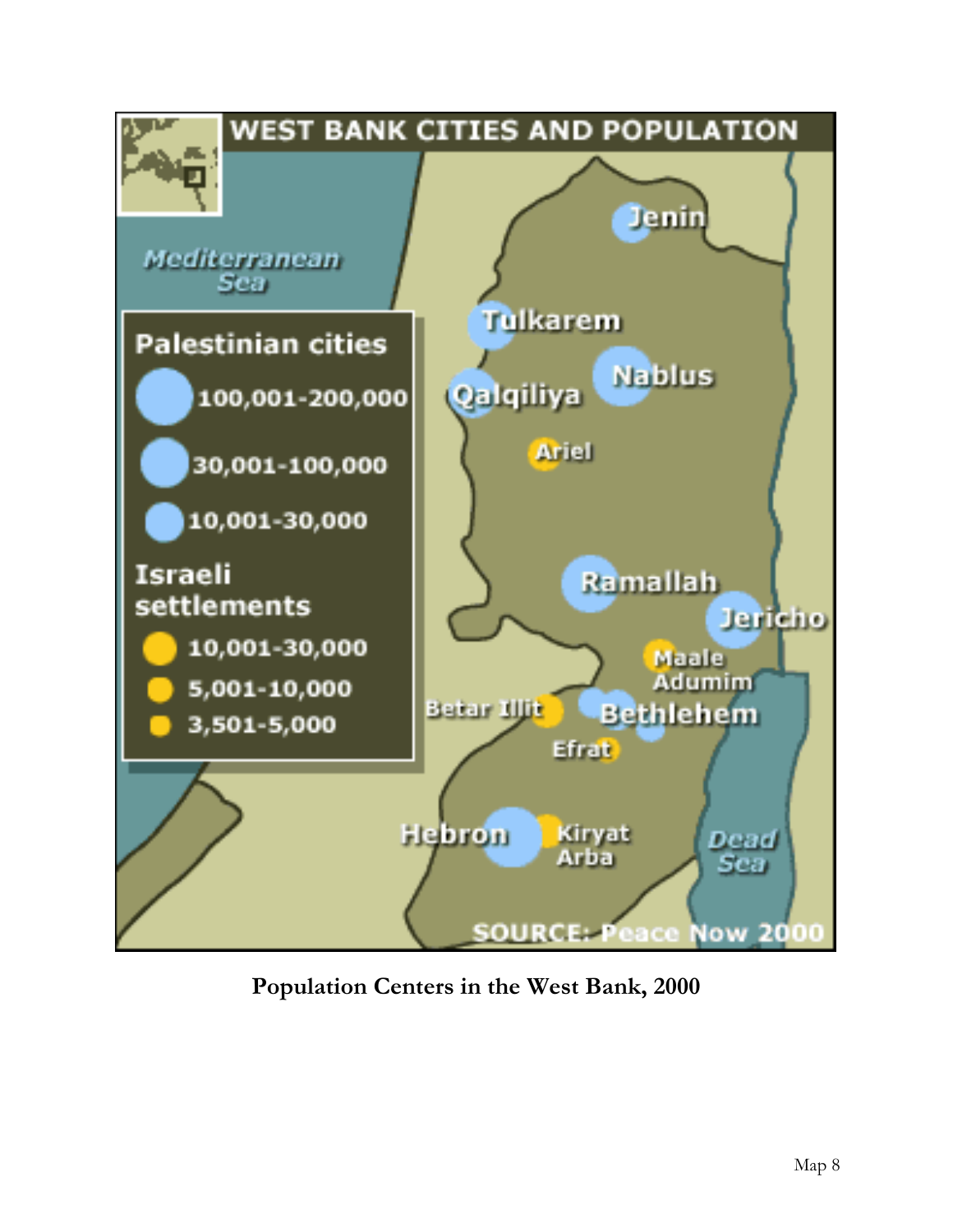

### **Palestinian-controlled areas in the West Bank, 2000**

Since the 1993 Declaration of Principles resulting from the Oslo peace process, there have been several handovers of land to differing degrees of Palestinian control.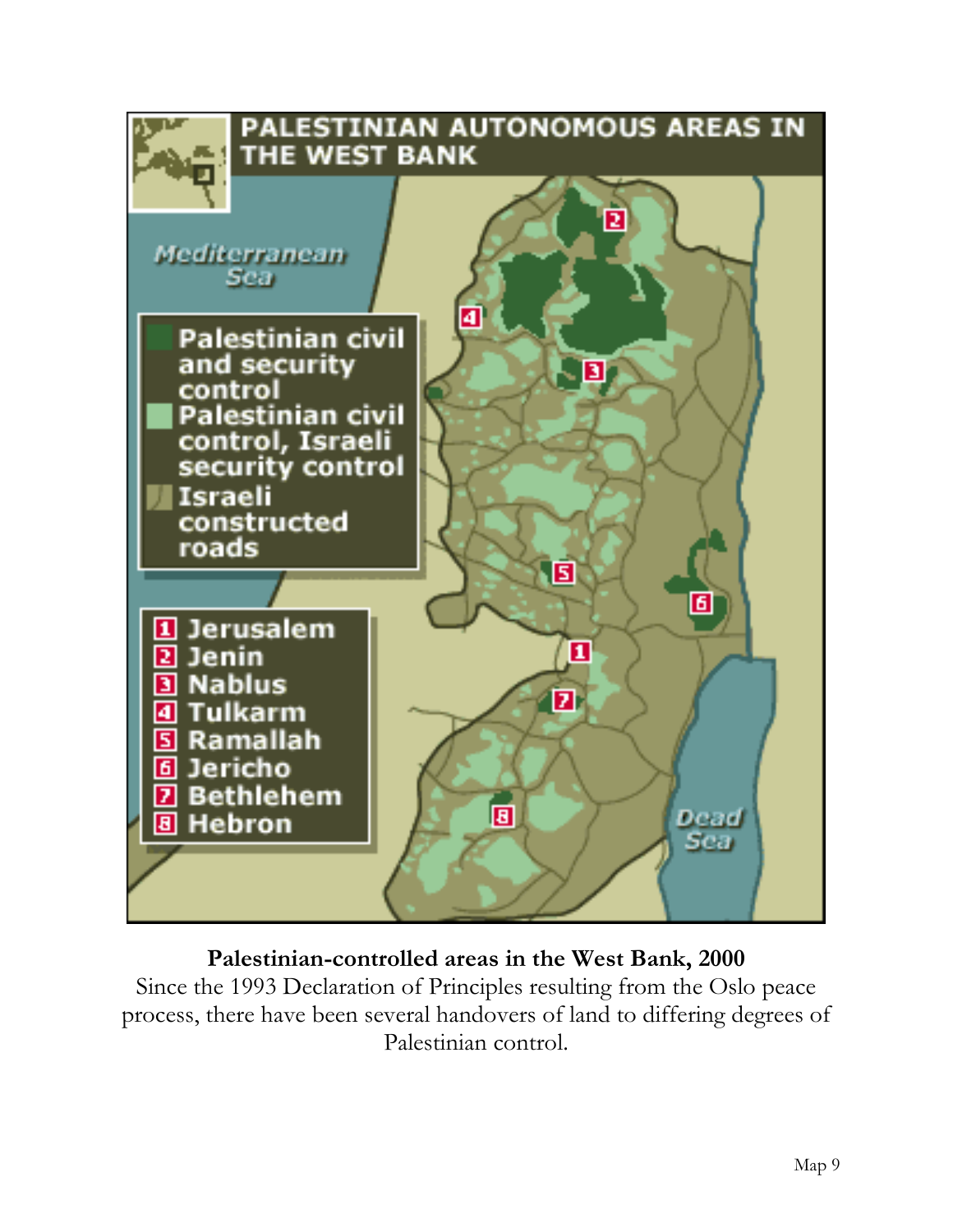

### **Israeli Settlements in the West Bank, 2002**

Since 1967, Israel has pursued a policy of building settlements on the West Bank. These cover about 2% of the area of the West Bank and are linked by Israeli-controlled roads. There are also large tracts of Israeli-controlled land designated as military areas or nature reserves.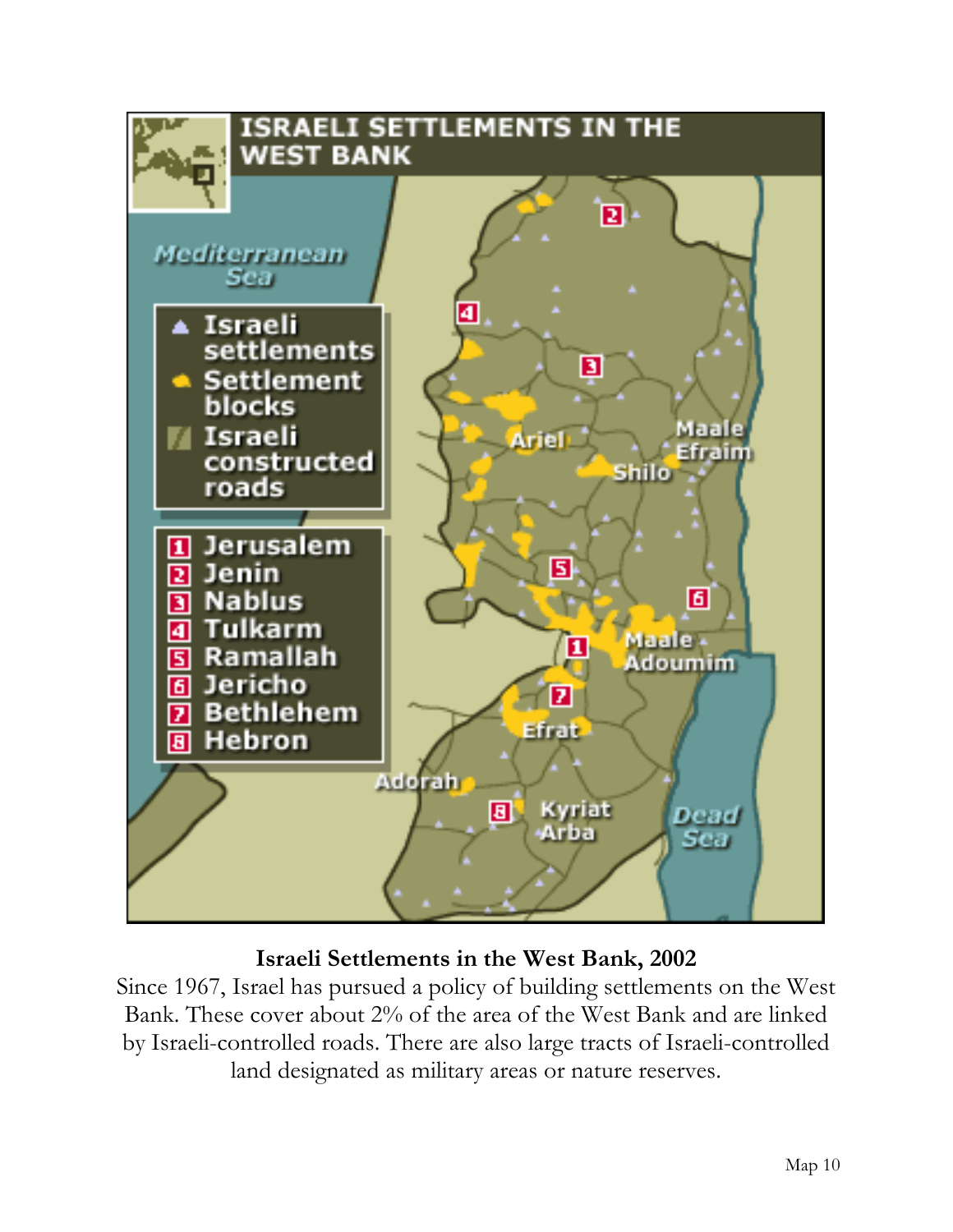

### **Israeli Checkpoints in the West Bank, 2002**

Military checkpoints on West Bank roads allow Israel to monitor and control travel in much of the West Bank.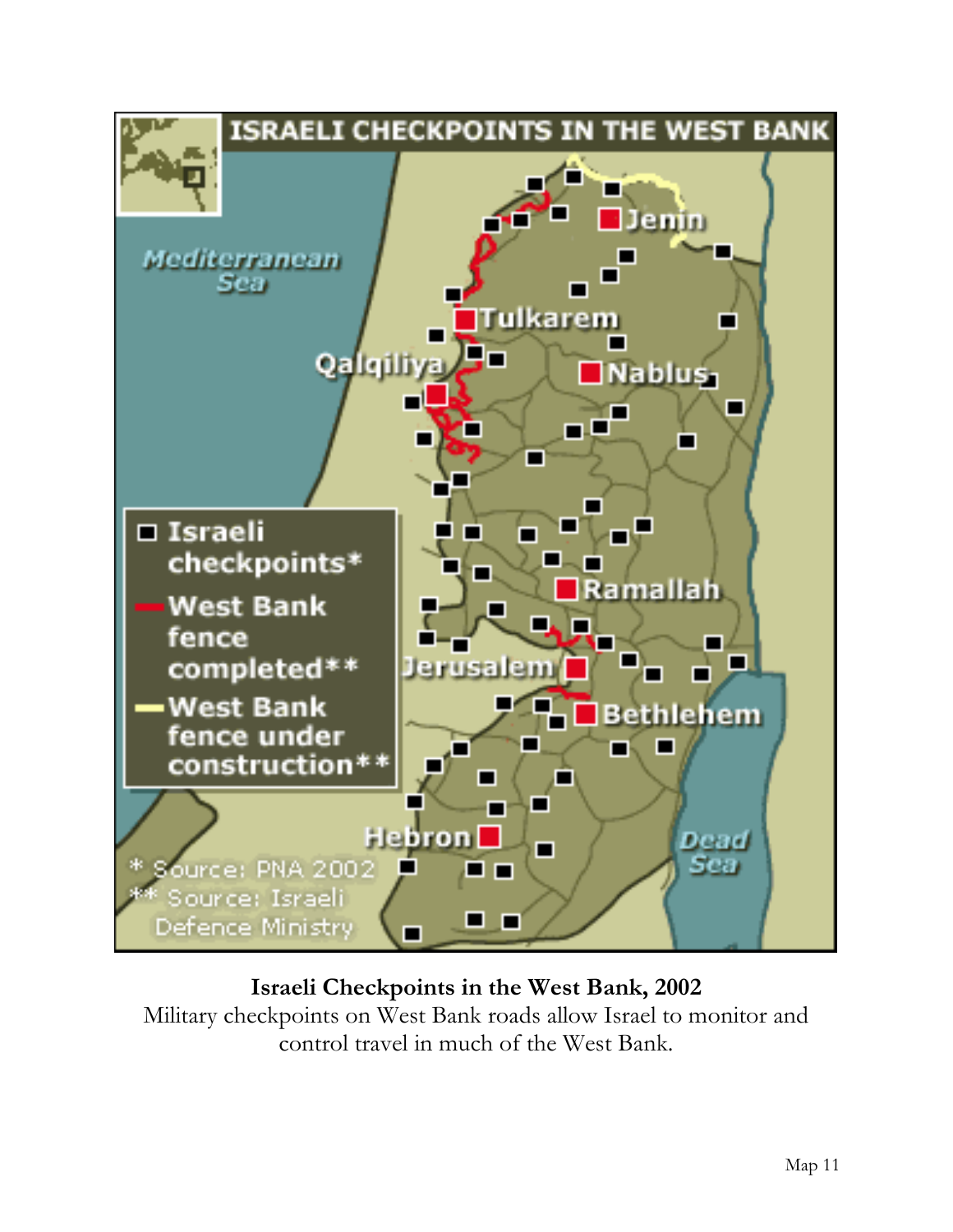

# **Population of the Gaza Strip, 2000**

Gaza, one of the most densely populated tracts of land in the world, is home to about 1.3m Palestinians, about 33% of whom live in United Nations-funded refugee camps. Gaza is also home to about 8,000 Jewish settlers.